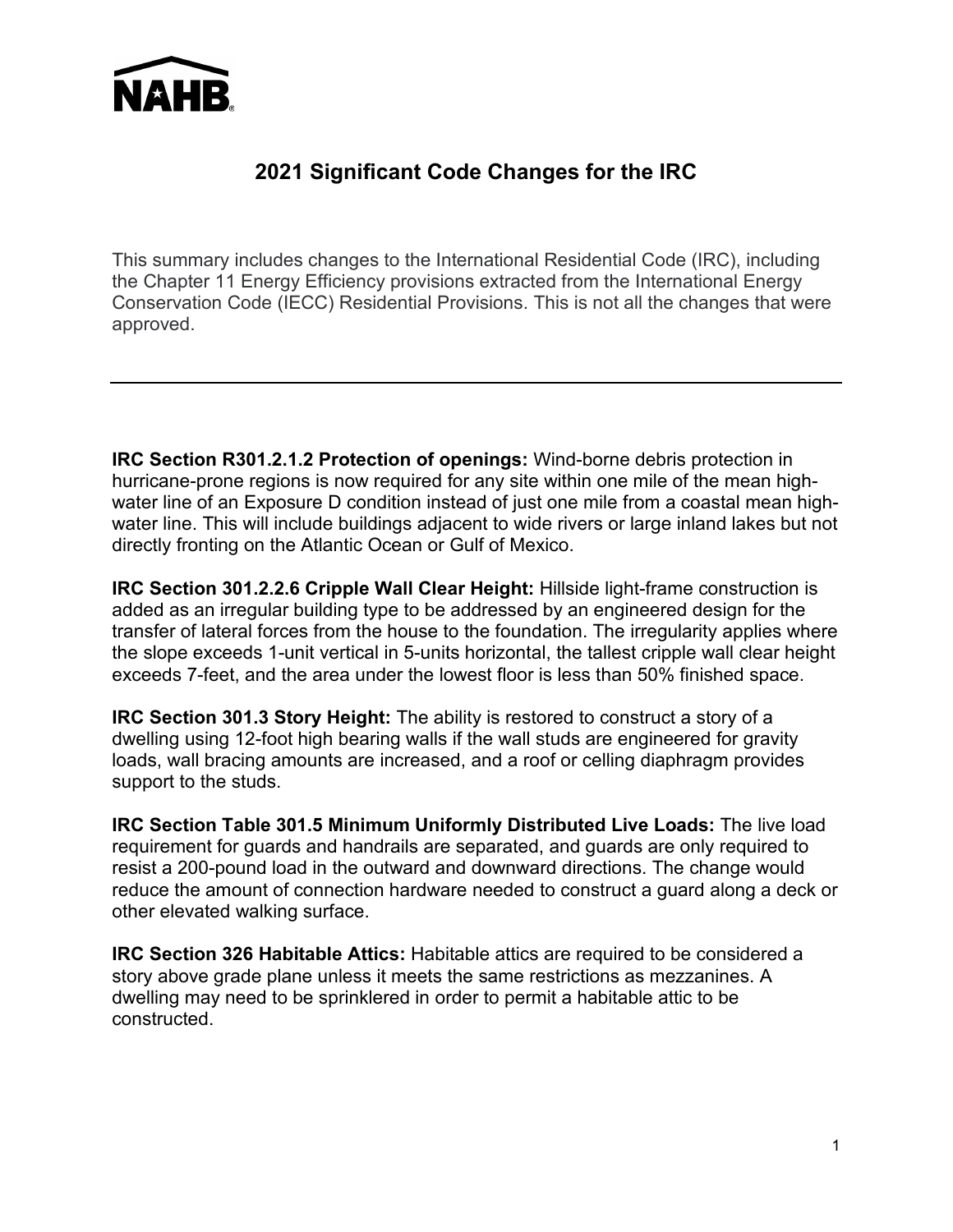

**IRC Tables 403.1(1), 403.1(2), 403.1(3) Minimum Thickness for Concrete Footings for Light-Frame Construction:** The minimum footing width tables are revised to remove overly conservative assumptions or correct underlying calculations to match common engineering practice for light-frame construction. In most cases footing sizes will be modestly reduced from the 2015 and 2018 IRC requirements.

**IRC Sections 403.1.6 Foundation Anchorage:** Requirements are added for wetsetting of anchor bolts in foundations, including the need for proper consolidation of concrete around wet-set bolts.

**IRC Section 703.4 Flashing at Window and Door Openings:** An insulation stop is required be installed around window and door openings to allow for drainage of water to the surface of the exterior wall finish. The insulation stop is to be located 1 to 2 inches from the face of exterior sheathing.

**IRC Sections 703.7 Lath and Furring:** The lath and attachment requirements for exterior lath and plaster (stucco) are revised to correlate with ASTM C926 and C1063 and attachment and placement requirements for furring. Fasteners for lath are required to be spaced 7 inches vertically along studs or furring and horizontally at the spacing of the studs or furring.

**IRC Sections 703.7.3 Water Resistive Barriers:** The water-resistive barrier requirements behind stucco where applied to wood-based sheathing are divided into separate sections for dry and moist climate zones. A 3/16-inch air space or material with high drainage efficiency is required in moist climate zones.

**IRC Tables N1102.1.2 and N1102.1.4 Insulation and Fenestration Requirements:**

Prescriptive wall, ceiling and slab edge insulation levels are increased as follows:

- Wall insulation in Climate Zones 4 and 5 increased from R-20 in the cavity to R-20 in the cavity +R-5 continuous.
- Slab edges in Climate Zone 3 are required to be insulated with a minimum R-10 at 2-foot depth.
- The depth of the required R-10 slab edge insulation for Climate Zone 4 and 5 is increased from 2 feet to 4 feet minimum.
- Attic insulation levels are increased in Climate Zones 2 and 3 from R-38 to R-49, and in Climate Zones 4-8 from R-49 to R-60.

**IRS Sections N1104.1-N1104.2 Lighting Controls:** 100% of permanently installed lighting fixtures must have high efficacy lamps with efficiency of as 70 lumens per watt. All permanently installed lighting fixtures must have dimmers or occupant sensor controls. **IRC Section N1105.2 Performance-Based Compliance:** A backstop is added in the performance path requiring the building thermal envelope to achieve equal or greater levels of energy efficiency to the 2009 IECC.